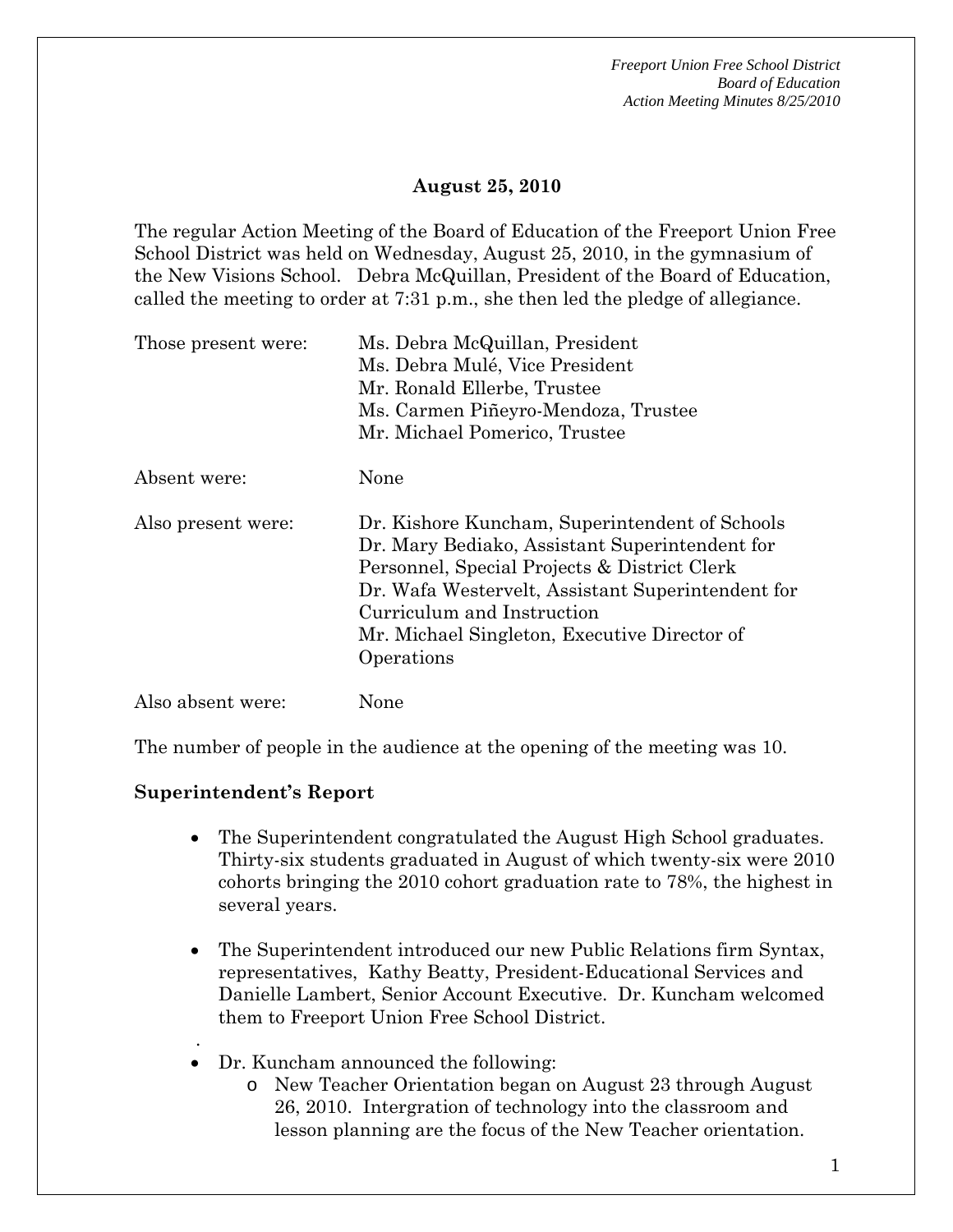- o Freshman orientation at Freeport High School was well attended.
- o Superintendent's Conference Days will be September 1 and 2. On the 1st, all staff will meet at the high school for invocation, followed by building meetings. On September  $2<sup>nd</sup>$ , there will be all day staff development for teachers and teaching assistants focusing on NWEA.
- The Superintendent announced that New York State would be receiving 700 million dollars from the "Race to the Top" program, sponsored by the federal government to assist school districts. Dr. Kuncham was not able to pinpoint the exact amount that Freeport Public Schools would receive, however he felt the amount would be around \$500,00. The funds are to be used for specific reform programs to improve standards and test scores.

## **Questions from the Public**

The public was given the opportunity to address the Board of Education. Each speaker was allowed to address the Board for four minutes on the Agenda only. The Board and administration addressed the comments from the public.

## **Items for Action**

On a motion by Ms. Mulé and a second by Ms. Piñeyro-Mendoza the following items were approved on a Consent Agenda. The vote was unanimous: The vote was: Ellerbe, McQuillan, Mulé, Piñeyro-Mendoza and Pomerico.

## **Acceptance of the Minutes**

**BE IT RESOLVED** that the Board of Education of the Freeport Union Free School District hereby accepts the minutes of the following meetings as written:

July 7, and August 4, 2010

## **Personnel**

## **Leave of Absence**

**BE IT RESOLVED**, that the Board of Education of the Freeport Union Free School District hereby grants a request for leave as listed in the following

**Lisa Callahan**, Speech Teacher, effective September 1, 2010 through June 30, 2011, for child care.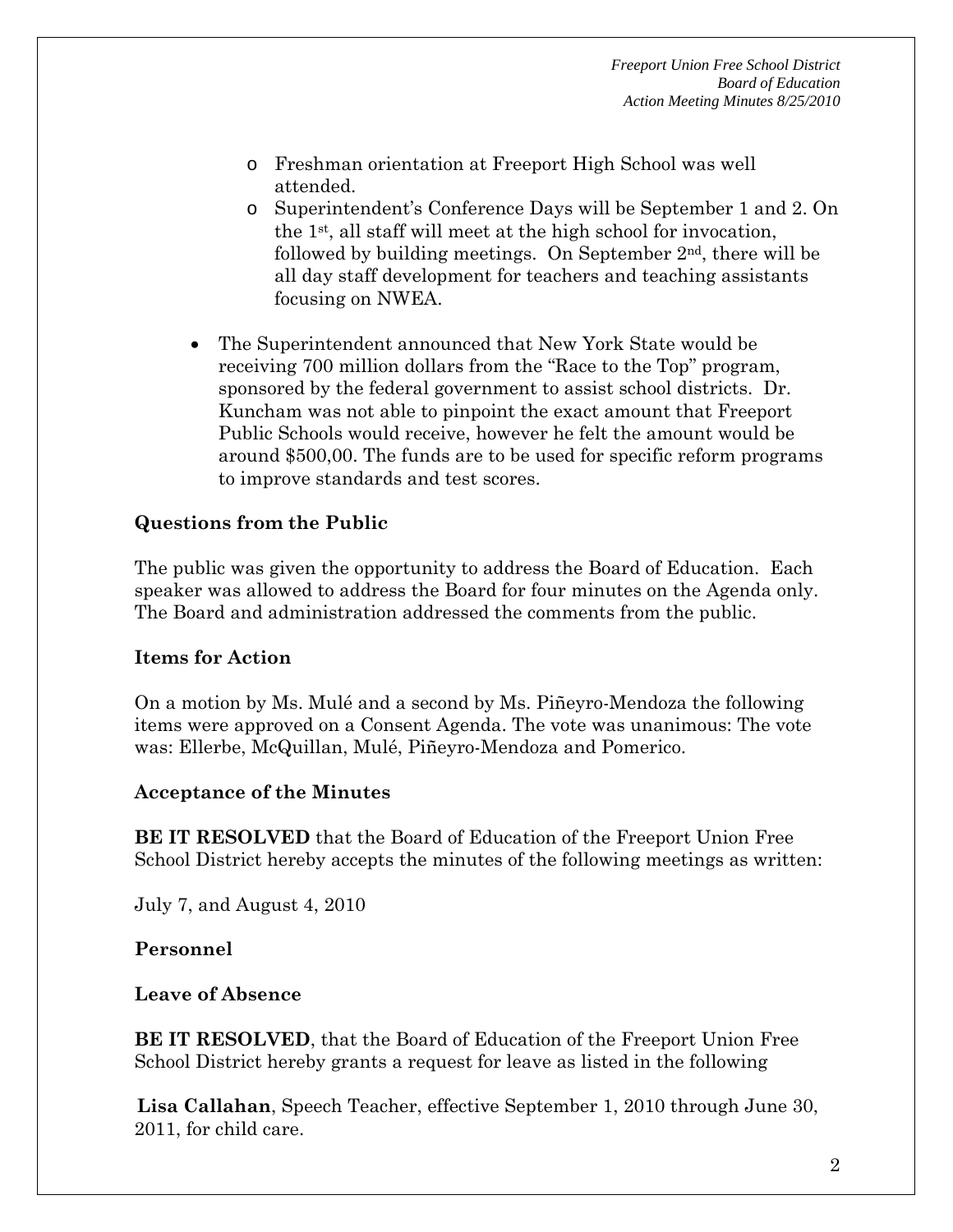# **Change of Status**

**BE IT RESOLVED,** that the Board of Education of the Freeport Union Free School District hereby grants a request for change of status as listed below: **Paula Marin**, change of status from part-time to full-time Teaching Assistant, effective September 1, 2010 through August 31, 2013, with an anticipated tenure date of September 1, 2013. New Salary, \$20,586

**Angela Roman-Zelaya**, change of status from part-time to full-time Teaching Assistant, effective September 1, 2010 through August 31, 2013, with an anticipated tenure date of September 1, 2013. New Salary, \$18,306

**Diane Anhouse**, change of status from part-time to full-time Teaching Assistant, effective September 1, 2010 through August 31, 2013, with an anticipated tenure date of September 1, 2013. New Salary, \$20,758

**Kaitlin Haggerty**, change of status from part-time to full-time Teaching Assistant, effective September 1, 2010 through August 31, 2013, with an anticipated tenure date of September 1, 2013. New Salary, \$16,652

## **Resignation of Staff**

**BE IT RESOLVED,** that the Board of Education of the Freeport Union Free School District hereby accepts the letter(s) of resignation from the following staff members as listed in the following Change of Status Report - Resignation.

**Martine Brisson**, full-time Teaching Assistant, effective August 11, 2010, for personal reasons.

## **Appointment of Staff – Instructional Probationary**

**BE IT RESOLVED**, that the Board of Education of the Freeport Union Free School District, upon the recommendation of the Superintendent, hereby appoints the individuals listed in the attached Appointment of Staff Report - Temporary, in accordance with the rules of the Board of Regents. These individuals shall possess appropriate certification allowing them to serve as teachers in the public schools of New York.

**Brooke McKenna,** Physical Education Teacher, (New) a probationary appointment effective September 1, 2010 through August 31, 2013. Compensation will be on step 3-2F of the U1D Schedule at \$68,177. Assignment: Archer/Bayview.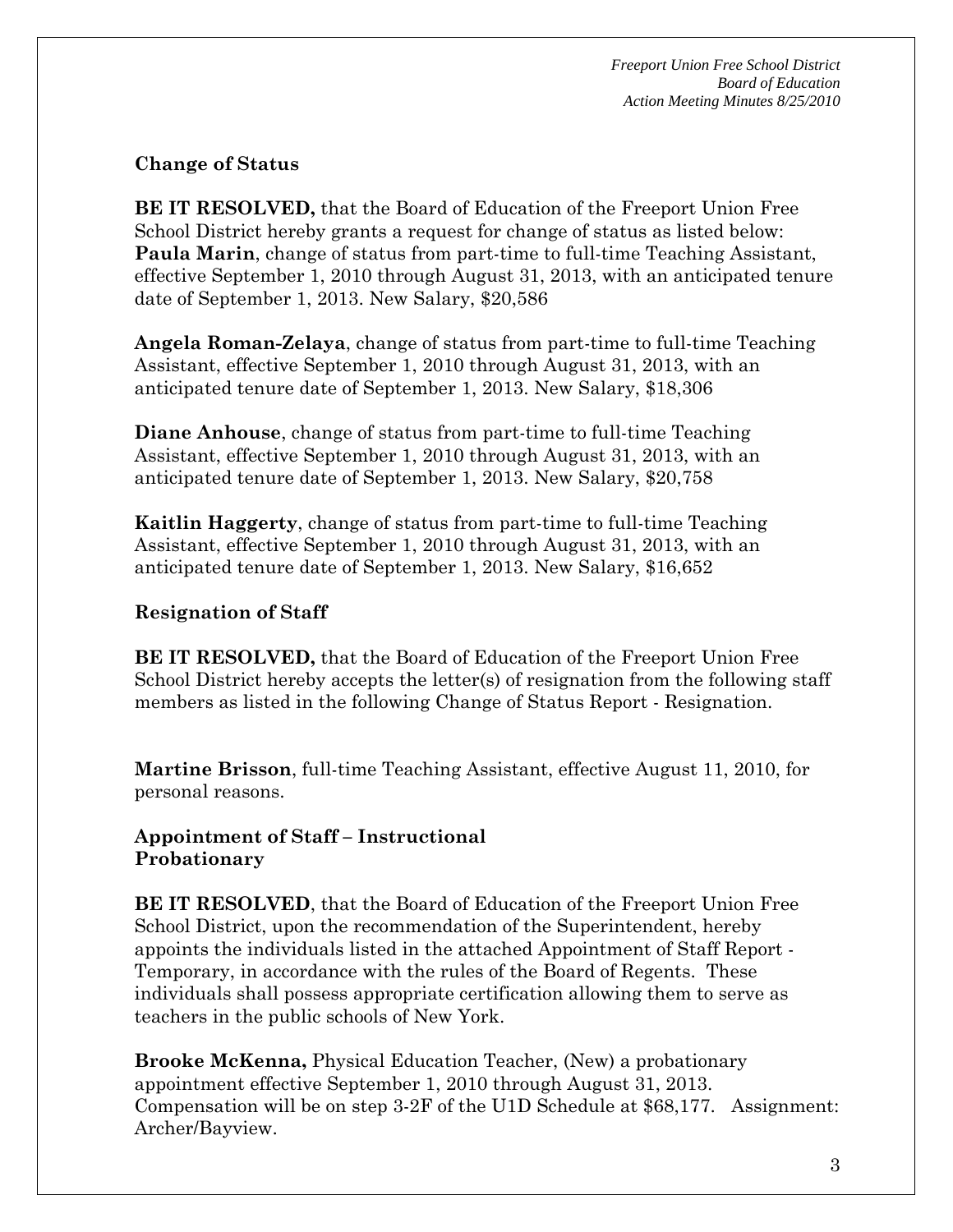**Lori Golbert,** Reading Teacher, (replacing M. Fariello) a probationary appointment effective September 1, 2010 through August 31, 2012. Compensation will be on step 3-2F of the U1D Schedule at \$68,177. Assignment: Archer/New Visions.

## **Teaching Assistant Appointments**

**BE IT RESOLVED,** that the Board of Education of the Freeport Union Free School District, upon the recommendation of the Superintendent, hereby appoints the individuals listed Teaching Assistants. These individuals shall possess appropriate certification allowing them to serve as Teaching Assistants in the public schools of New York.

**Mariela Gutterman**, Full-time Teaching Assistant, (new) a probationary appointment effective September 1, 2010 through August 31, 2013. Compensation will be according to the FTAA Contract at \$17,849. Assignment: Archer.

**Patricia Sperandio**, Full-time Teaching Assistant, (new) a probationary appointment effective September 1, 2010 through August 31, 2013. Compensation will be according to the FTAA Contract at \$17,849. Assignment: Archer.

**Adrienne Weinstein**, Part-time Teaching Assistant, (replacing K. Haggerty, reassigned) appointment effective September 1, 2010. Compensation will be according to the FTAA Contract at \$11,485. Assignment: Archer.

**Elizabeth Testa**, Part-time Teaching Assistant, (replacing M. Dejkameh, reassigned) appointment effective September 1, 2010. Compensation will be according to the FTAA Contract at \$11,485. Assignment: New Visions.

**Tanya Fiorello**, Full-time Teaching Assistant, (replacing M. Mitchell, resigned) a probationary appointment effective September 1, 2010 through August 31, 2013. Compensation will be according to the FTAA Contract at \$17,849. Assignment: Archer.

**Danielle Loucas**, Full-time Teaching Assistant,(replacing M. Brisson, resigned) a probationary appointment effective September 1, 2010 through August 31, 2013. Compensation will be according to the FTAA Contract at \$17,849. Assignment: Archer.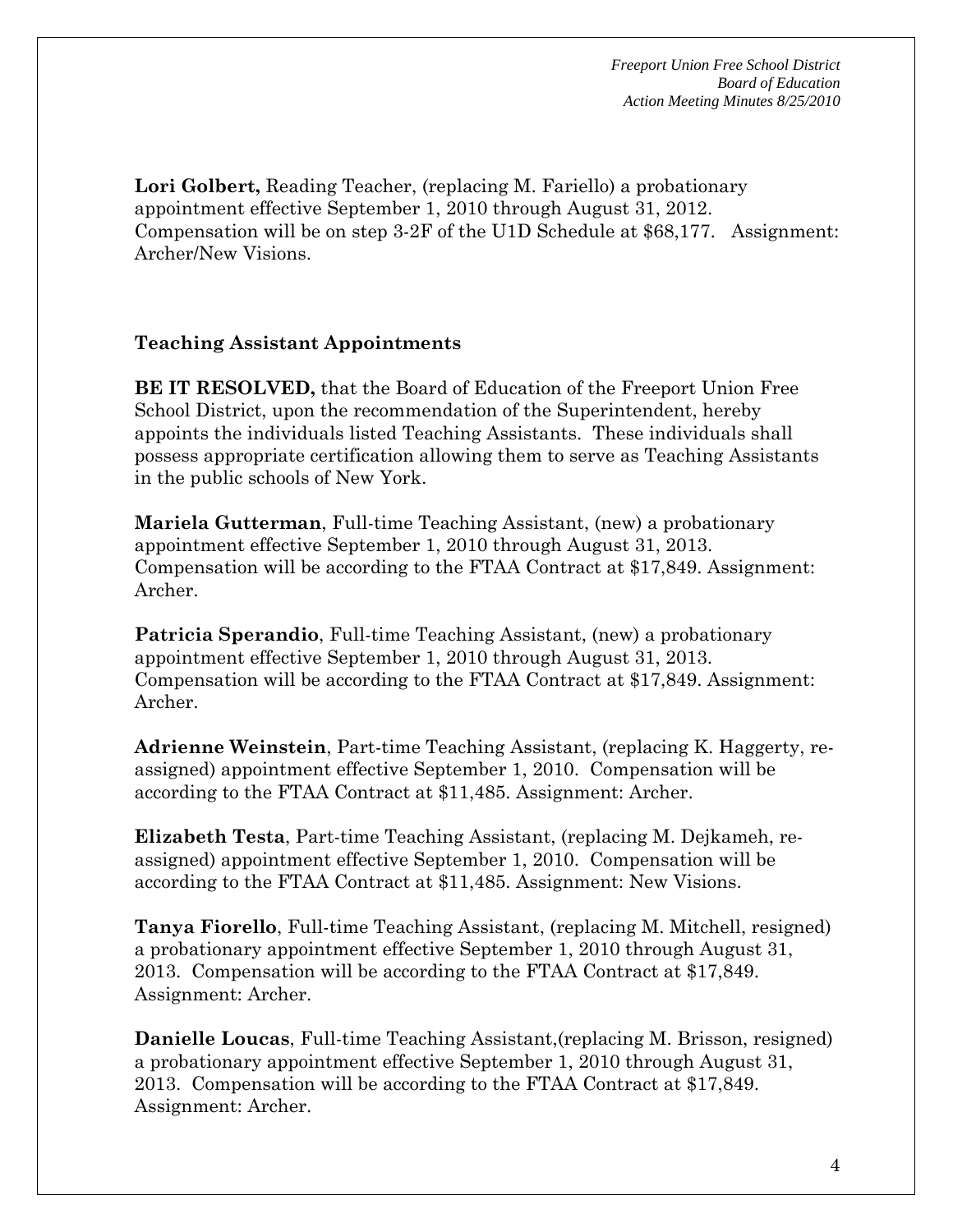## **Permanent Substitute Appointments**

**BE IT RESOLVED**, that the Board hereby approves the permanent substitute teacher(s) as listed in the following Appointment of Staff report.

**Lauren Chimeri,** Permanent Substitute, effective September 1, 2010 through June 24, 2011. Compensation will be \$125 per day according to the Permanent Substitute Rate. Assignment: Giblyn.

**Dana Berner,** Permanent Substitute, effective September 1, 2010 through June 24, 2011. Compensation will be \$125 per day according to the Permanent Substitute Rate. Assignment: New Visions.

**Darlene Johnson**, Permanent Substitute, effective September 1, 2010 through June 24, 2011. Compensation will be \$125 per day according to the Permanent Substitute Rate. Assignment: Dodd.

**Andrea DiMango**, Permanent Substitute, effective September 1, 2010 through June 24, 2011. Compensation will be \$125 per day according to the Permanent Substitute Rate. Assignment: Giblyn.

**Kristen Rudy,** Permanent Substitute, effective September 1, 2010 through June 24, 2011. Compensation will be \$125 per day according to the Permanent Substitute Rate. Assignment: Columbus.

**Kristen Lack**, Permanent Substitute, effective September 1, 2010 through June 24, 2011. Compensation will be \$125 per day according to the Permanent Substitute Rate. Assignment: Archer.

**Junaid Hamin-Gilliam**, Permanent Substitute, effective September 1, 2010 through June 24, 2011. Compensation will be \$125 per day according to the Permanent Substitute Rate. Assignment: Dodd.

**James Femia**, Permanent Substitute, effective September 1, 2010 through June 24, 2011. Compensation will be \$125 per day according to the Permanent Substitute Rate. Assignment: Dodd.

**John Daskalakis**, Permanent Substitute, effective September 1, 2010 through June 24, 2011. Compensation will be \$125 per day according to the Permanent Substitute Rate. Assignment: Dodd.

**Ellen Parker-Galluccio**, Permanent Substitute, effective September 1, 2010 through June 24, 2011. Compensation will be \$125 per day according to the Permanent Substitute Rate. Assignment: FHS.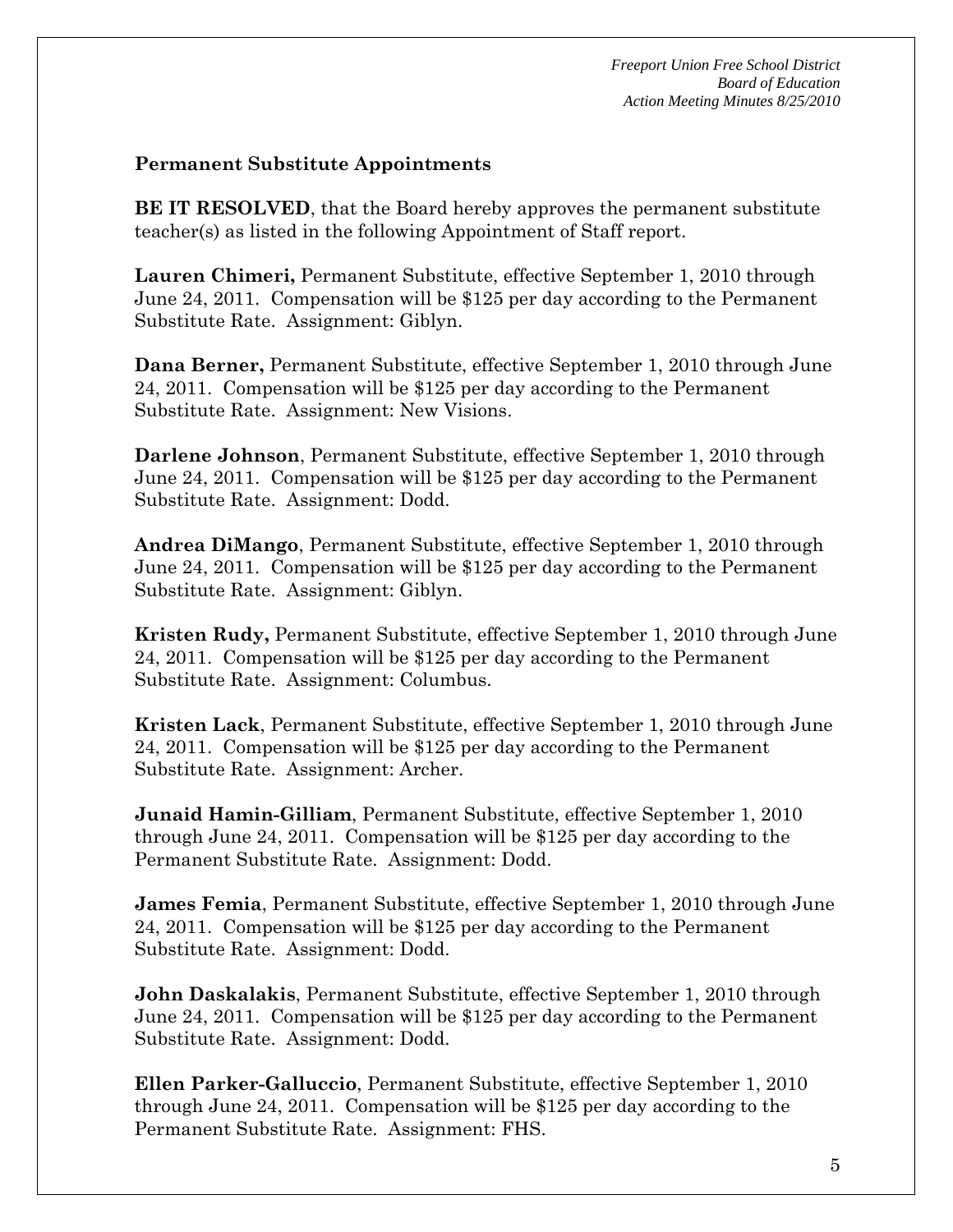**Alexandra Bertoni**, Permanent Substitute, effective September 1, 2010 through June 24, 2011. Compensation will be \$125 per day according to the Permanent Substitute Rate. Assignment: FHS.

**Danielle Sekesan**, Permanent Substitute, effective September 1, 2010 through June 24, 2011. Compensation will be \$125 per day according to the Permanent Substitute Rate. Assignment: FHS.

**Jacqueline Anner**, Permanent Substitute, effective September 1, 2010 through June 24, 2011. Compensation will be \$125 per day according to the Permanent Substitute Rate. Assignment: FHS.

**Randolph Mills, IV**, Permanent Substitute, effective September 1, 2010 through June 24, 2011. Compensation will be \$125 per day according to the Permanent Substitute Rate. Assignment: FHS

**Jennifer Wills,** Permanent Substitute, effective September 1, 2010 through June 24, 2011. Compensation will be \$125 per day according to the Permanent Substitute Rate. Assignment: FHS.

**Cory Shiffman**, Permanent Substitute, effective September 1, 2010 through June 24, 2011. Compensation will be \$125 per day according to the Permanent Substitute Rate. Assignment: FHS.

**Rochelle Edelman**, Permanent Substitute, effective September 1, 2010 through June 24, 2011. Compensation will be \$125 per day according to the Permanent Substitute Rate. Assignment: Archer.

# **Appointment of Non-Instructional Staff**

**BE IT RESOLVED**, that the Board of Education of the Freeport Union Free School District hereby appoints the individuals as listed, in accordance with Civil Service Rules and Regulations.

**Gerard Toughey, Physical Therapist**, (replacing A. Caggia, resigned) effective September 1, 2010 for a period of 26 weeks upon Civil Service approval. Compensation for this appointment is \$55,000. Assignment: District-wide.

# **CSE/CPSE Minutes**

**BE IT RESOLVED,** that the Board of Education of the Freeport Union Free School District hereby accepts the minutes of the meetings of the committees on special education and preschool special education for the following dates: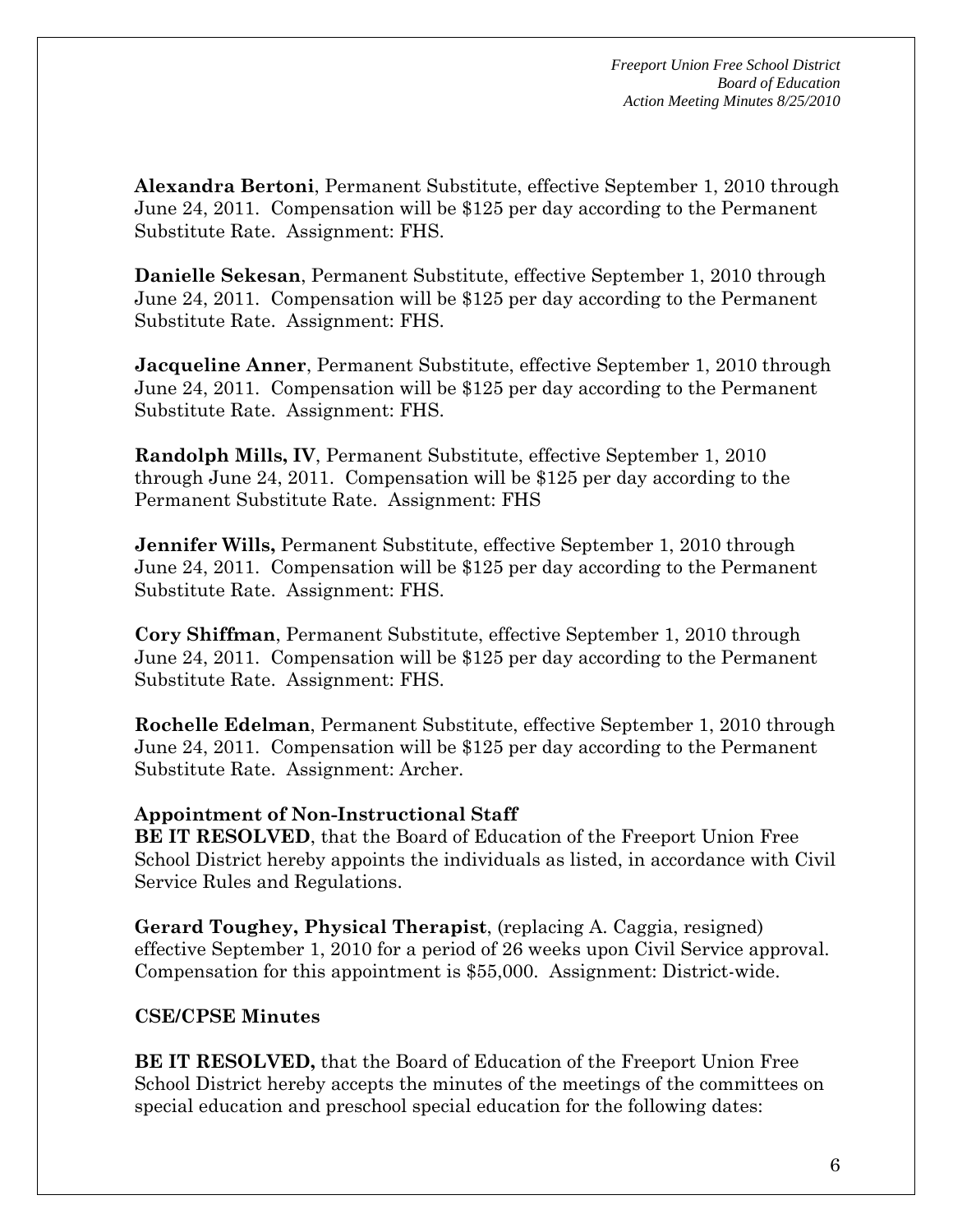June 14, 16, 17, 20, 2010; July 22, 26, 28, 2010; August 2, 3, 2010.

# **Disposal of Surplus Computer Equipment and Social Studies Textbooks**

**BE IT RESOLVED,** that the Board of Education of the Freeport Union Free School District hereby authorizes the disposal of surplus computer equipment and obsolete Social Studies textbooks as per the attached lists. This equipment and textbooks are no longer of use to the students and has no financial value to Freeport Schools.

# **Other Items for Action**

# **Education**

On a motion by Ms. Piñeyro-Mendoza and seconded by Ms. Mulé, the following motion was approved:

# **Adoption of Professional Development Plan**

**BE IT RESOLVED,** that the Board of Education of the Freeport Union Free School District hereby adopts the 2010-2012 Professional Development Plan Finance.

The vote was unanimous: The vote was: Ellerbe, McQuillan, Mulé, and Piñeyro-Mendoza.

# **Education**

On a motion by Mr. Ellerbe and seconded by Mr. Pomerico, the following motion was approved:

## **Strategic Plan**

**BE IT RESOLVED**, THAT THE Board of Education of the Freeport Union Free School District hereby approves the 2009-2015 Strategic Plan for the Freeport Public Schools.

The vote was unanimous: The vote was: Ellerbe, McQuillan, Mulé, and Piñeyro-Mendoza.

## **Finance**